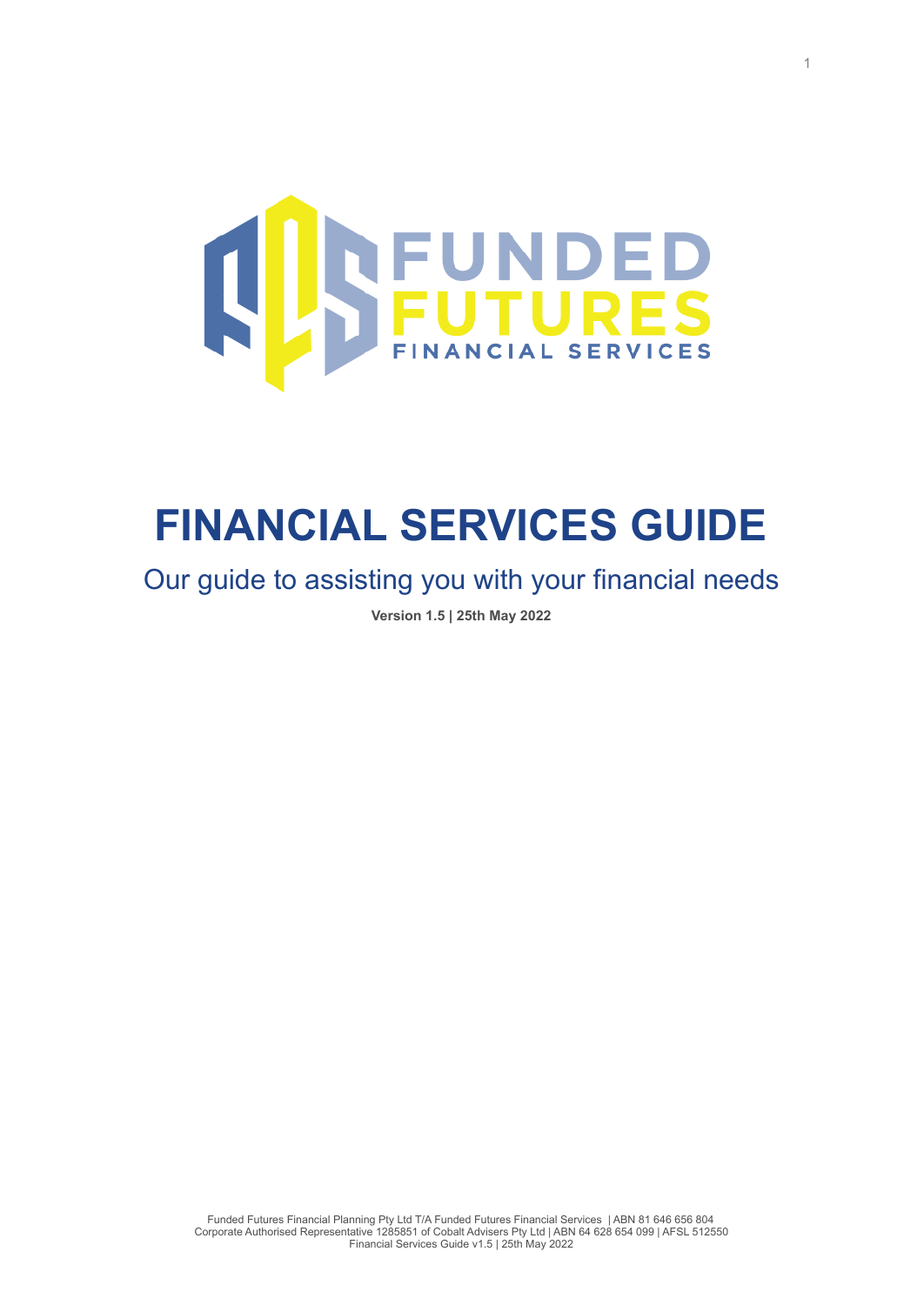### **LET US GUIDE YOU**

The purpose of this Financial Services Guide (FSG) is to help you make an informed decision about the services we offer and whether they are appropriate to meet your needs. This FSG provides you with important information on how to engage with one of our Advisers.

This FSG covers the following:

- Information about Cobalt Advisers Pty Ltd as a licensee
- Details on how you may instruct your Adviser
- Who will be responsible for providing the financial services
- Details of the financial services and/or products Cobalt Advisers Pty Ltd can provide
- The documents you may receive
- Remuneration received by your Adviser
- Other forms of remuneration or benefits
- Privacy (i.e. collection and handling of your personal information)
- The complaints procedure
- Compensation arrangements in place

Please take the time to review this document before engaging our services.

Throughout this FSG, Cobalt Advisers Pty Ltd is referred to as "we", "us", "our" or any variations. The term "Adviser" refers to Cobalt Advisers Pty Ltd's authorised representatives.

#### Lack of Independence

Under the Corporations Act, I am prevented from using the terms independent, impartial, and unbiased as both my Licensee and I receive commissions for the advice that I provide on life insurance products and may charge fees based on the amount of money invested.

Cobalt Advisers Pty Ltd (ABN 64 628 654 099), is an Australian Financial Services Licensee (AFSL 512550).

Distribution of the Financial Services Guide (version 1.5) by the providing entity has been authorised by Cobalt Advisers Pty Ltd. FSG Authorisation date: 25th May 2022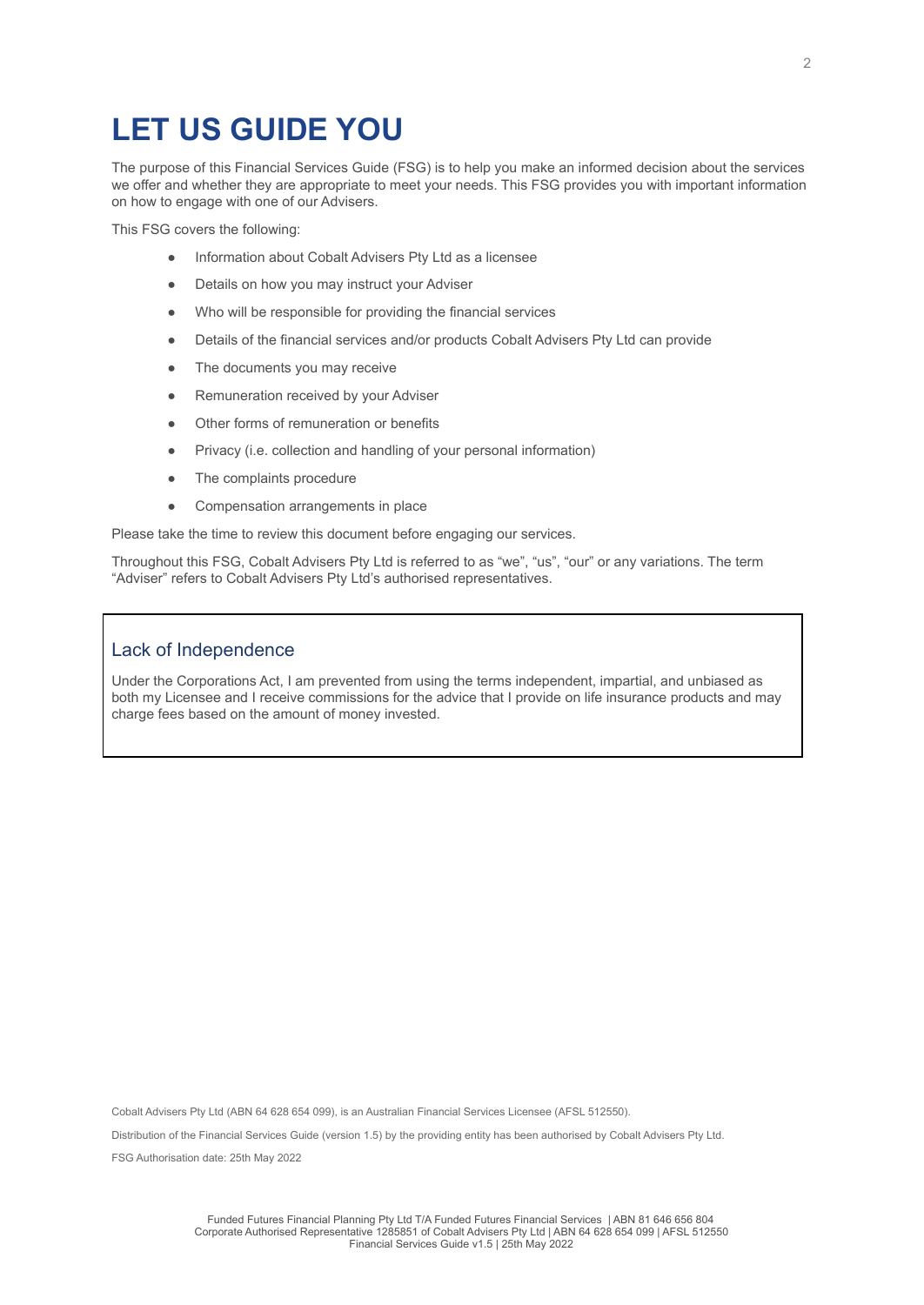#### Our responsibility

Your Adviser provides financial advice and services on behalf of Cobalt Advisers Pty Ltd and accordingly we are responsible for the financial advice and services they provide.

Our Advisers are committed to providing quality financial advice and a wide choice of products and/or services to suit individual client circumstances.

Your Adviser is obliged by law to act in your best interests and provide appropriate advice, when providing financial advice to you.

As part of our commitment to you, Cobalt Advisers Pty Ltd advisers adhere to our Codes of Ethics/Conduct.

#### The adviser profile

Prior to providing any personalised financial advice products and/or services our Advisers are required to provide you with a copy of this FSG along with an Adviser Profile.

The Adviser Profile contains important information about your Adviser. This includes their Authorised Representative number and/or Corporate Authorised Representative number (if applicable), accreditations, qualifications and experience, areas of advice and types of financial services they can provide, details of how they get paid and fees that you may be charged.

#### What financial services we can provide

Cobalt Advisers Pty Ltd is licensed to provide financial product advice on the following services:

- Wealth creation strategies
- Life insurance advice
- Superannuation strategies
- Debt reduction strategies
- Cash flow management
- Retirement planning
- Aged care strategies
- **Estate planning strategies**
- Tax (financial) advice

We can advise in the following products:

- Basic deposit products
- Debentures, stocks and bonds
- Life insurance (personal and business)
- Managed investments
- Investor Directed Portfolio Services (IDPS)
- Retirement Savings Accounts (RSA)
- **Securities**
- **Superannuation**
- Self-managed superannuation

Cobalt Advisers Pty Ltd maintains an Approved Product List (APL). Subject to attaining required accreditation, your Adviser is able to recommend any product on the Cobalt Advisers Pty Ltd APL.

There may be instances where your Adviser will need to consider products outside of the APL. In these cases, your adviser may apply to Cobalt Advisers Pty Ltd's Research Department to obtain a one-off product approval.

#### Documents you may receive

If you decide to obtain personal financial advice, your Adviser will need to determine your needs, objectives and relevant financial circumstances.

At the initial advice appointment, your Adviser will typically gather the relevant information by using a client data collection form. You will be asked to provide accurate information about your personal and financial situation and keep your Adviser informed of any changes to your relevant circumstances.

Your Adviser will also need to verify your identity.

When your Adviser provides personal financial advice to you, you may receive one or more of the following documents:

- Letter of Engagement
- Statement of Advice (SoA)
- Record of Advice (RoA)
- Product Disclosure Statement (PDS)
- Fee Disclosure Statement (FDS)
- Fee Consent Form

These documents may be provided physically or electronically.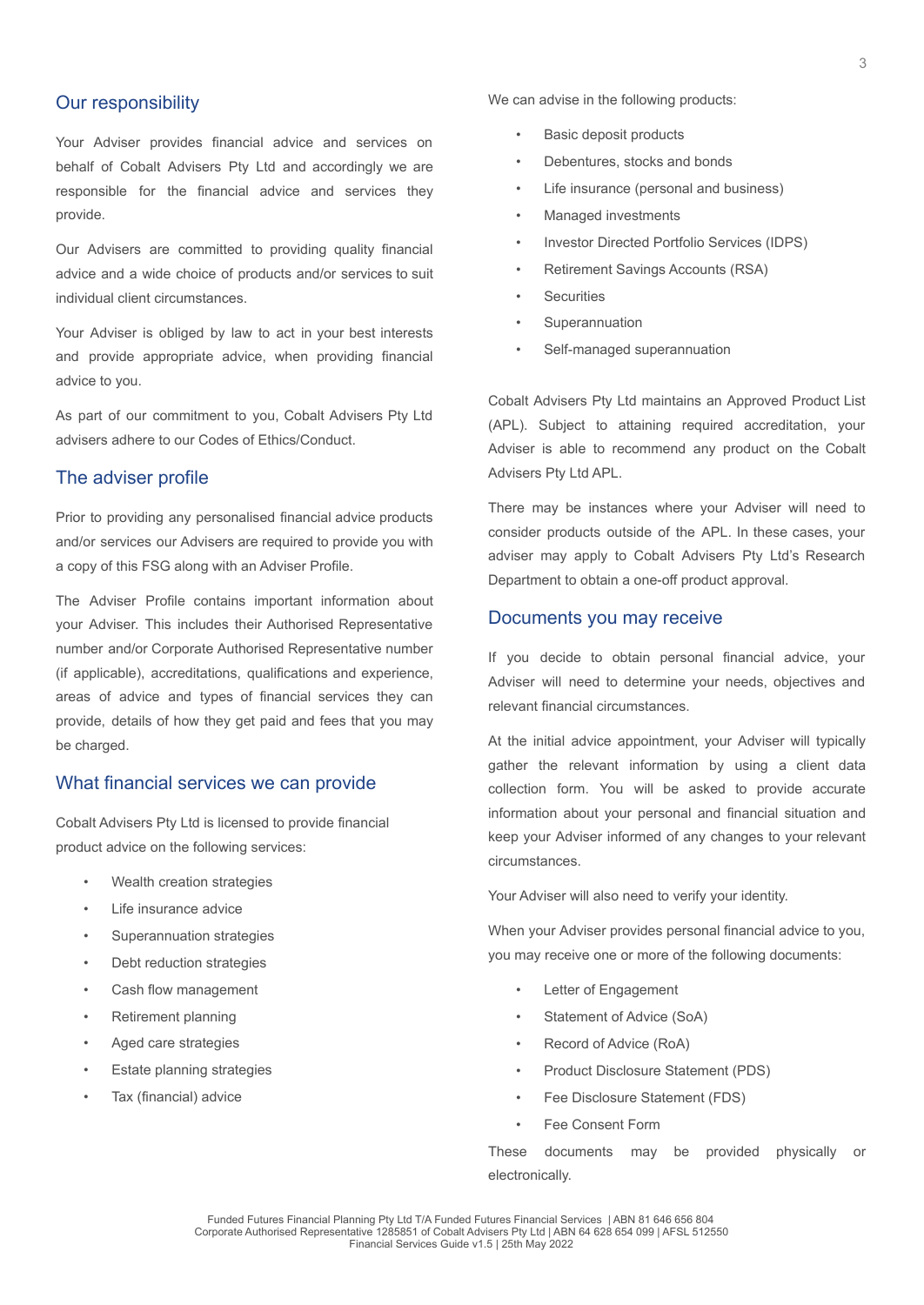The SoA will set out the advice that has been tailored to your specific circumstances and provide you with details of all relevant disclosures including details of any remuneration payable.

Where you receive ongoing or further advice a RoA may be provided.

A PDS will be provided if a product recommendation is made and includes detailed information on the financial product including features, benefits, conditions, costs and cooling off rights (if applicable).

An FDS will be issued to you in instances where you enter into an Ongoing Fee Arrangement with your Adviser for a period greater than 12 months. The FDS will contain information about the services you were entitled to receive, the services you actually received and the fees you paid during the period as well as a summary of the expected fees and services for the next period. The FDS will be provided to you annually.

A Fee Consent Form is a document required to capture your consent to a fee being charged or continuing to be charged, it may be generated by us, or a form provided by your chosen product provider.

You may request in writing a copy of any advice document up to seven (7) years after the advice has been given.

#### How to give instructions

Your Adviser may accept your instructions by phone, letter, email, "SMS/text" or fax. In some instances, your Adviser can only accept written instructions from you and they will let you know when this occurs.

#### Your privacy

Your Adviser is required to maintain physical or electronic records of documentation for any financial advice given to you, including information that personally identifies you and/or contains information about you.

These records are required to be retained for at least seven (7) years. If you want to access your personal information at any time, please let us know.

You have the right to not provide personal information to your Adviser. However, in this case, your Adviser will warn you about the possible consequences and how this may impact on the quality of the advice provided. Additionally, your Adviser may also decline to provide advice if they feel they have insufficient information to proceed.

We will also collect information from you to meet our obligations under the Anti-Money Laundering and Counter-Terrorism Financing Act.

We will generally collect this information directly from you however in some cases we will seek your authority to collect it from other parties such as your accountant or your superannuation fund.

Cobalt Advisers Pty Ltd respects your privacy and is committed to protecting and maintaining the security of the personal and financial information you provide us. For detailed information on how we handle your personal information, please see our Privacy Policy.

#### Disclosure of information

Throughout the advice process, your personal information may be disclosed to other services providers. These may include:

- Financial product providers
- Financial planning software providers
- Administration and paraplanning service providers
- IT service providers

Cobalt Advisers Pty Ltd may engage third party service providers to assist in the provision of products or services.

Some services may require disclosure of personal information to service providers outside Australia. The purpose of such disclosure is to facilitate the provision of financial services including the preparation of financial advice documents for Cobalt Advisers Pty Ltd advisers.

All reasonable steps will be taken to ensure that offshore service providers comply with the Privacy Act 1988.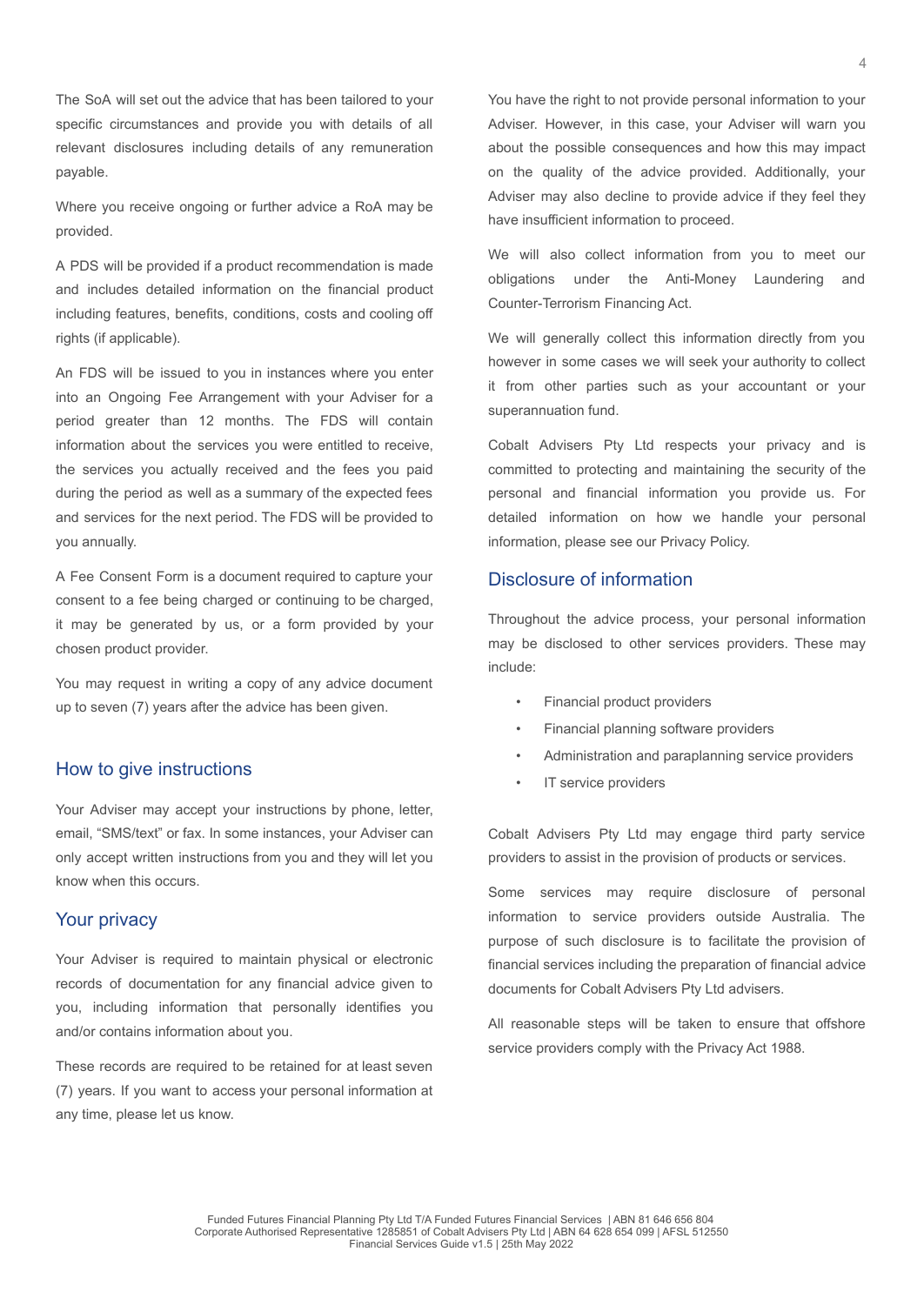#### Adviser remuneration

The cost of providing a financial product or service to you will depend on the nature and complexity of the advice, financial product and/or service provided. Generally, whenever your Adviser provides a recommendation for a financial product or service, your Adviser may be remunerated through either:

- An initial fee for service; or
- An ongoing fee for service; or
- A contribution fee or implementation fee; or
- Commission payments from product providers where applicable; or
- A combination of any of the above.

Fees can range from \$500 to \$20,000 depending on the work requested- due to this range your adviser will quote any and all costs. Prior to preparing any advice or providing financial services to you, we will discuss and agree upon all fees that will apply.

Where an insurer pays a commission, this may be up to 66% of your first-year premium initially and up to 33% of your ongoing premium in subsequent years. For example, a \$1,000 premium would mean \$660 in initial and \$330 in ongoing commission.

All fees or commissions are initially paid to Cobalt Advisers Pty Ltd before distributing to our authorised representatives.

#### Licensee remuneration

Cobalt Advisers Pty Ltd receives a flat fee for the provision of services required under its Australian Financial Services Licence.

#### Referrals

Should you be referred to your adviser by a third party, such as an Accountant or Mortgage Broker, the third party may receive a fee for the referral. You will receive more detailed information concerning any referral fee in your SoA or other relevant document.

#### Other forms of remuneration or benefits

Cobalt Advisers Pty Ltd and/or its Advisers may receive non-monetary benefits where:

- The amount is less than \$300 and identical or similar benefits are not given on a frequent basis;
- The benefit has a genuine education or training purpose (including attendance at conferences) and is relevant to providing financial product advice; and/or
- The benefit consists of the provision of information technology software or support and is related to the provision of financial product advice in relation to the financial products issued or sold by the benefit provider

Payments or benefits received are disclosed in a register. A copy of the register is available upon request.

#### Related companies

Neither your Adviser nor the Licensee have any association or relationship with the issuers of financial products that might reasonably be expected to be capable of influencing them in the provision of financial services.

#### Sponsorship

Cobalt Advisers Pty Ltd and its related companies may receive payments or benefits from product providers in return for granting rights such as being recognised as a sponsor and the right to promote their product and give presentations at conferences and/or professional development training days.

Cobalt Advisers Pty Ltd may use these payments to pay for costs associated with such conferences, training or professional development days.

#### Professional Indemnity

Cobalt Advisers Pty Ltd maintains a group policy which includes appropriate Professional Indemnity Insurance cover for Cobalt Advisers Pty Ltd as required by the Corporations Act 2001. This covers all corporate authorised representatives (CAR) and authorised representatives (AR) as per the ASIC register.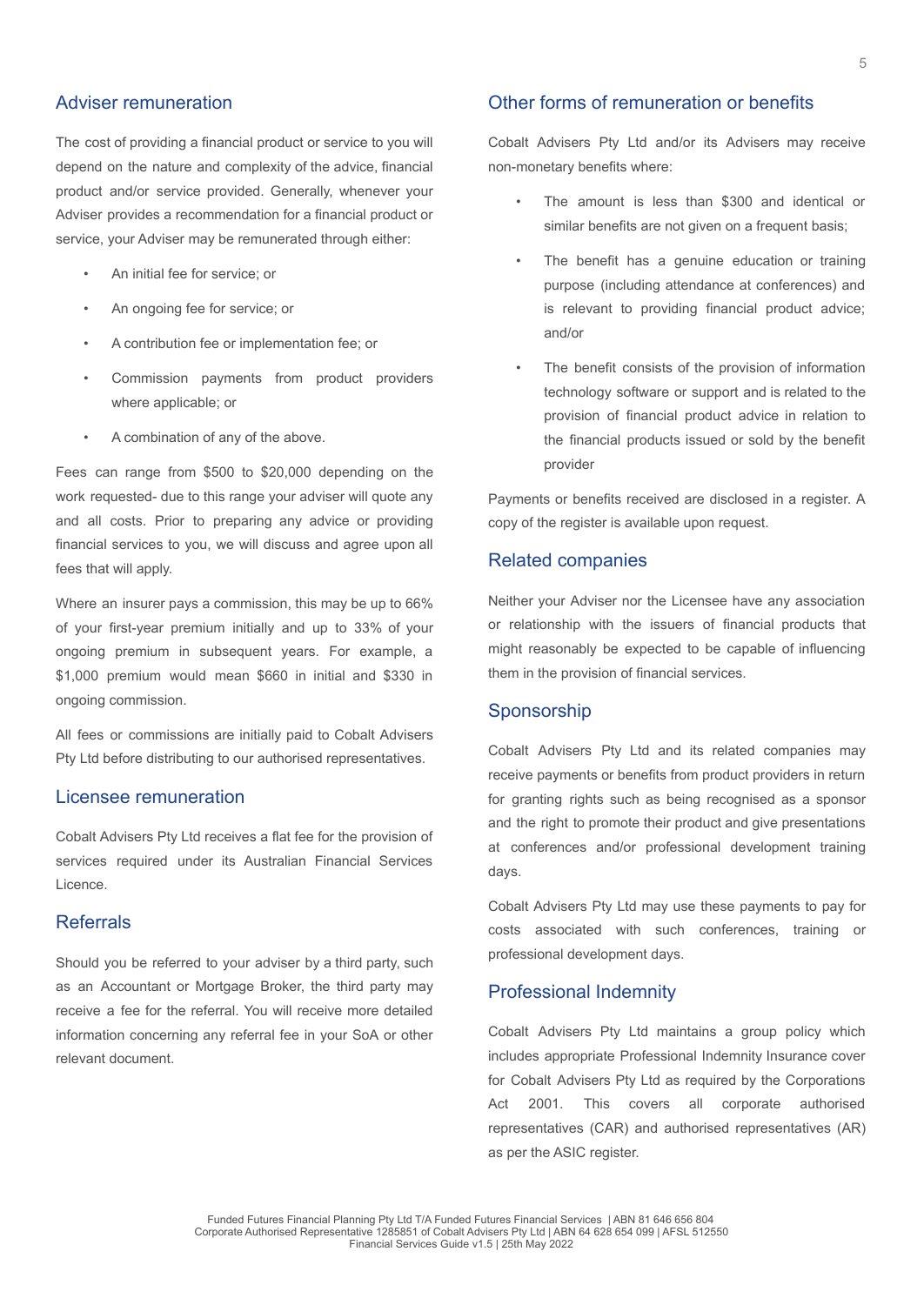#### Reporting your concerns

If you have a complaint about any financial service provided to you by your Adviser, you should take the following steps:

1. Contact Cobalt Advisers Pty Ltd to discuss your complaint.

Phone 1800 262 258

- Online www.cobaltadvisers.com.au
- Email feedback@cobaltadvisers.com.au

Postal Feedback - Cobalt Advisers

PO Box 1100 Toowong DC, QLD 4066

2. We will acknowledge receipt of a complaint immediately, however, where this is not possible, acknowledgement will be made as soon as practicable.

3. We will then investigate the complaint and respond to you within 30 days. Some complex matters may require an extension to thoroughly investigate the complaint and bring it to resolution.

4. If you are not fully satisfied with our response, you have the right to lodge a complaint with the Australian Financial Complaints Authority (AFCA). AFCA provides fair and independent financial services complaint resolution that is free to consumers.

The contact details for AFCA are:

Phone 1800 931 678 (free call)

Online www.afca.org.au

Email info@afca.org.au

Mail GPO Box 3 Melbourne VIC 3001

Furthermore, the Australian Securities and Investments Commission (ASIC) has a free of charge info line on 1300 300 630, which you may use to obtain information about your rights and to make a complaint.



### **CONTACT US**

| Phone: 1800 262 258                      |
|------------------------------------------|
| Email: operations@cobaltadvisers.com.au  |
| Website: www.cobaltadvisers.com.au       |
| Postal: PO Box 1100 Toowong DC, QLD 4066 |

#### For more information:

Please visit moneysmart.gov.au for more information on financial advice.